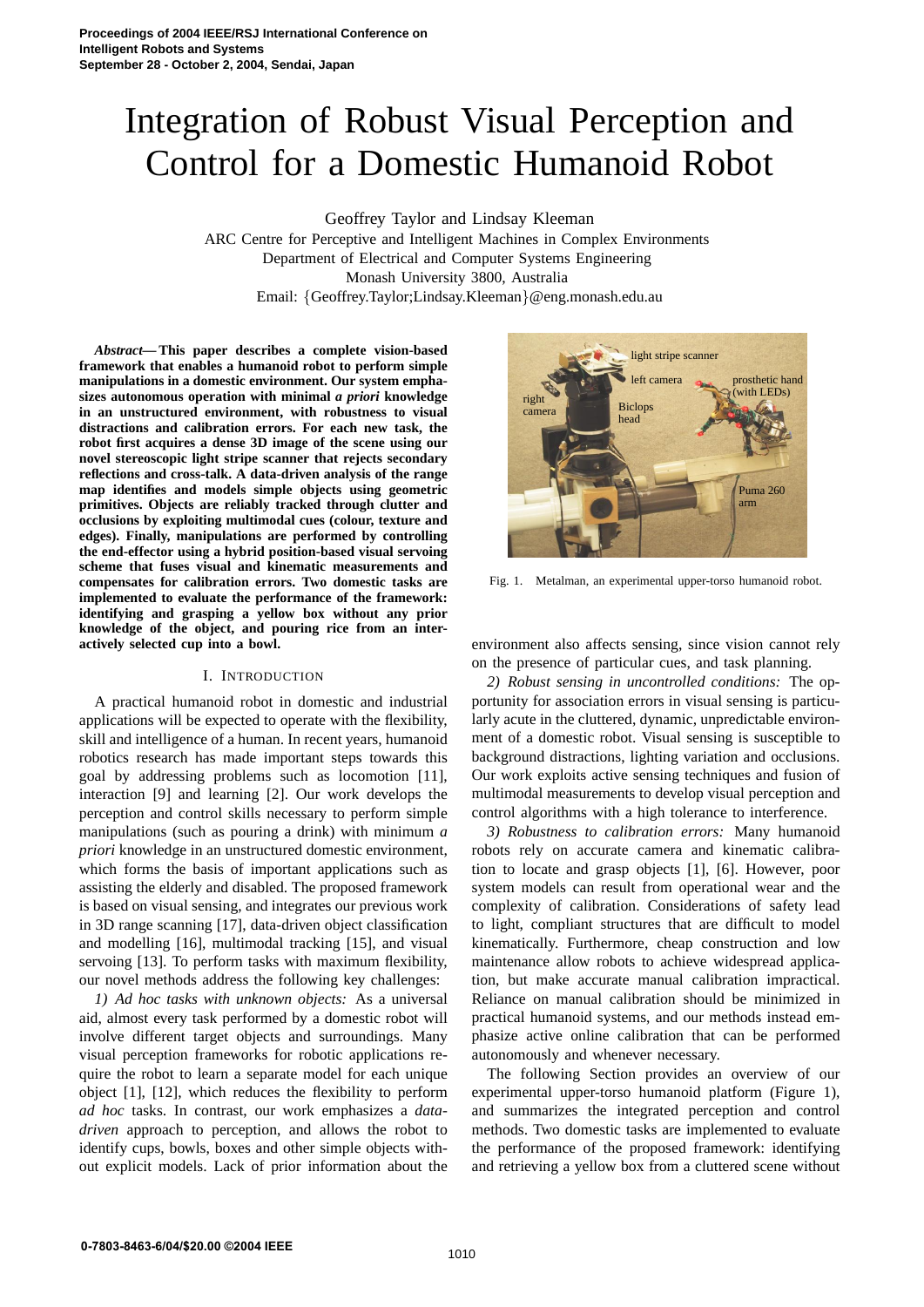

Fig. 2. Block diagram of system components.

any prior knowledge of the object, and pouring rice from an interactively selected cup into a bowl. The implementation and results are presented in Sections III and IV.

#### II. PROPOSED FRAMEWORK

Figure 1 shows our experimental upper-torso humanoid robot, also known as Metalman. The platform consists of hardware-synchronized stereo PAL cameras mounted on a three-axis active head, and two Puma arms with prosthetic hands. A 5 mW laser stripe scanner is mounted above the cameras for active 3D sensing, and LED markers are attached to the hands to facilitate tracking. All image processing is performed on a dual 2.4 GHz dual Xeon PC, with extensive use of parallelization through MMX/SSE instructions and POSIX threads.

Our complete perception and control framework is illustrated in Figure 2. The *stereoscopic light stripe scanner* and *object classification and modelling* blocks work together to provide Metalman with data-driven, textured, polygonal models of objects in the workspace. Extracted objects are classified as cups, bowls, boxes or other simple types based on geometry, which provides Metalman with the flexibility to perform *ad hoc* tasks with previously unknown objects without a large database of learned models. The world model is continuously updated by applying *multimodal 3D model-based object tracking* to captured stereo frames, which exploits both texture and geometric information in the polygon models. Finally, the desired manipulation is performed by controlling the end-effector using visual feedback in a *hybrid position-based visual servoing* framework. During servoing, *active vision* controls the gaze direction to maximize observation of the object and end-effector. The following sections describe the main components of the proposed framework in greater detail.

## *A. Stereoscopic Light Stripe Scanning*

Reliable object classification and 3D modelling requires dense and accurate colour/range measurements. Passive stereo is usually associated with human 3D sensing but relies on the presence of suitable textures, which is difficult to ensure in uncontrolled conditions. Alternatively, light stripe ranging offers good accuracy but presents other



Fig. 3. Stereoscopic stripe scanner.

unique challenges: the sensor must cope with secondary reflections, cross talk and other spurious measurements while operating in ambient indoor light. Single-camera scanners typically identify the stripe as the brightest observed feature, without any mechanism to detect and reject interference. Robust scanners have been proposed in previous work to address this problem [5], [8], [19], but remaining issues include assumed scene structure, sensor noise modelling, error recovery and capturing colour.

To overcome these issues, we proposed the stereoscopic light stripe scanner shown in Figure 3 [17]. On corresponding stereo scanlines, measurements of a point **X** on the light plane satisfy a linear relationship (in projective space) of the form  $L$ **x** =  $\mathbf{H}^R$ **x**, where the transformation H is related to the stereo geometry and position of the light plane. The primary reflection can therefore be identified from a set of noisy candidate measurements by finding the candidate stereo pair  $\left(\frac{L_{\mathbf{X}} R_{\mathbf{X}}}{L_{\mathbf{X}}} \right)$  that minimizes the squared image plane error *E* with respect to the ideal projection  $R\hat{\mathbf{x}}$ :

$$
E({}^R\hat{\mathbf{x}}) = d^2({}^L\mathbf{x}, \mathbf{H}^R\hat{\mathbf{x}}) + d^2({}^R\mathbf{x}, {}^R\hat{\mathbf{x}})
$$

where  $d^2$ (**x**<sub>1</sub>, **x**<sub>2</sub>) is the Euclidean distance between **x**<sub>1</sub> and **x**2. The 3D reconstruction is recovered by back-projecting the ideal projection  $^R$ **x** onto the light plane.

Unlike other robust light stripe methods, our validation and reconstruction algorithm is optimal with respect to sensor noise, and achieves greater precision than a single camera scanner. We also demonstrate a simple active method to calibrate the scanner using an arbitrary nonplanar target, which allows the sensor to be calibrated during normal operation. Finally, interference rejection allows the scanner to operate in ambient indoor light and thus capture implicitly registered colour and range.

#### *B. Object Classification and Modelling*

Object modelling and classification provides the link between low-level range sensing and high-level planning. For maximum flexibility, the robot must be capable of recognizing cups and other common objects without having seen them previously. This problem is solved by modelling classes of objects as collections of geometric primitives (for example, a cup is a cylinder open at one end) and applying split-and-merge segmentation to extract data-driven primitives from the range map. The extracted primitives are matched with the generic models to locate and classify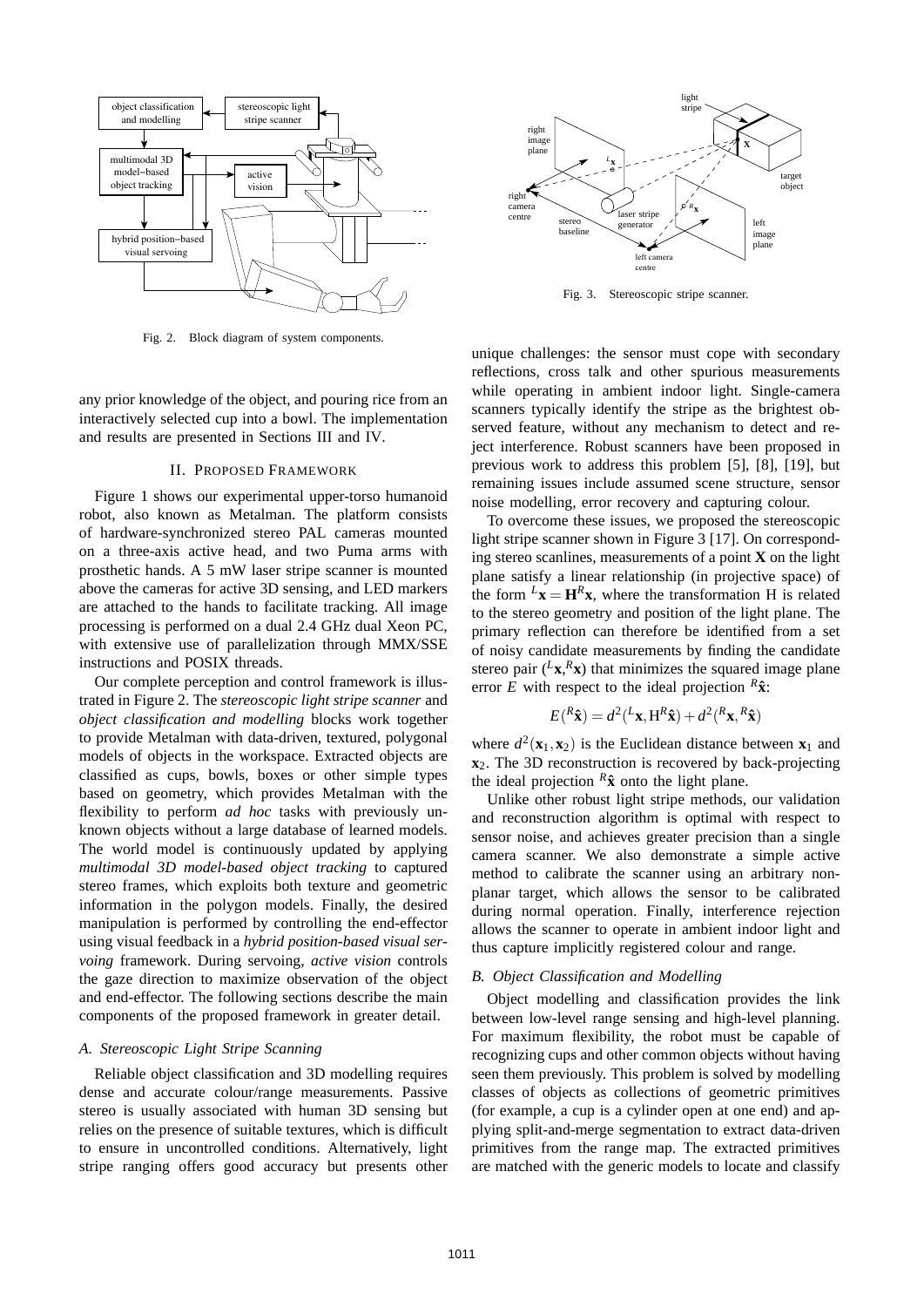



(a) Raw range scan (b) Surface type classification







Fig. 4. Object modelling and classification.



(a) Captured image of box. (b) Colour filter output.



(c) Edge extraction and matching.



 $\Box$ 



objects in the scene [14]. At the core of the segmentation algorithm is our novel *surface type classifier*, first proposed in [16]. Unlike conventional methods [3], our classifier identifies the local shape at each point on a surface by analyzing principal curvatures and convexity, without the need for fitting arbitrary approximating surface functions. This approach achieves greater noise robustness and ultimately simplifies segmentation. Figures 4(a) and 4(b) show the colour/range scan and surface type classification result for a typical scene, with regions of different shape shown in homogeneous colour. The final segmentation is shown in Figure 4(c) and the textured, polygonal models for identified objects are shown in Figure 4(d).

## *C. Multimodal 3D Model-Based Tracking*

Once objects have been identified, the world model is updated in real-time by tracking objects in captured stereo frames. Tracking is necessary even for static objects (typical of domestic scenes) to compensate for camera motion and detect collisions or unstable grasps. Conventional model-based tracking algorithms are based on the detection of a single cue such as edges [18] or image templates [7]. However, arbitrary objects may contain too many or too few single-modal features for reliable matching, while lighting variations and background clutter make detection unreliable. Thus, tracking of any single cue is likely to eventually fail in an uncontrolled domestic environment. To overcome this problem, we proposed a multimodal tracking algorithm based on the notion that different cues exhibit independent, complementary failure modes and are therefore unlikely to fail simultaneously [15]. The tracker fuses edge, texture and colour cues in a Kalman filter framework, which allows arbitrary objects to be tracked

in visual conditions that cause single-cue trackers to fail, including low contrast, lighting variations, and occlusions.

To illustrate the algorithm, Figure 5(a) shows a subimage captured while tracking the box. The approximate pose (predicted from the previous frame) is overlaid in white. Figure 5(b) shows the output of a colour filter constructed from texture data, and the pixel centroid (blue square in Figure  $5(a)$ ) serves as the colour cue. Figure  $5(c)$ shows the output of edge detection, which uses the colour filter to identify silhouette edges. Edge pixels (white) are matched to the predicted edges (red outline), and the resulting measurements are shown in yellow in Figure 5(a). Finally, texture cues are identified by applying a texture quality measure [10] to the synthetic rendered image of the object in Figure 5(d). The extracted templates (outlined in white) are matched to the captured image using sum-ofsquared intensity difference, and the matched locations are shown in Figure  $5(a)$ . The multimodal measurements are passed to the Kalman filter equations, which minimize the observation error using appropriate measurement prediction models to estimate the new pose.

## *D. Hybrid Position-Based Visual Servoing*

If the camera parameters and kinematic model of the robot are accurately known, manipulations can be performed using open-loop *look-then-move* kinematic control (for example, see [1]). However, reliance on accurate modelling and calibration may be unrealistic for practical humanoid robots, due to considerations of cost, safety and long-term operation. The effect of kinematic errors can be reduced by closing the loop using visual measurements of the end-effector, in the framework of *visual servoing* [4].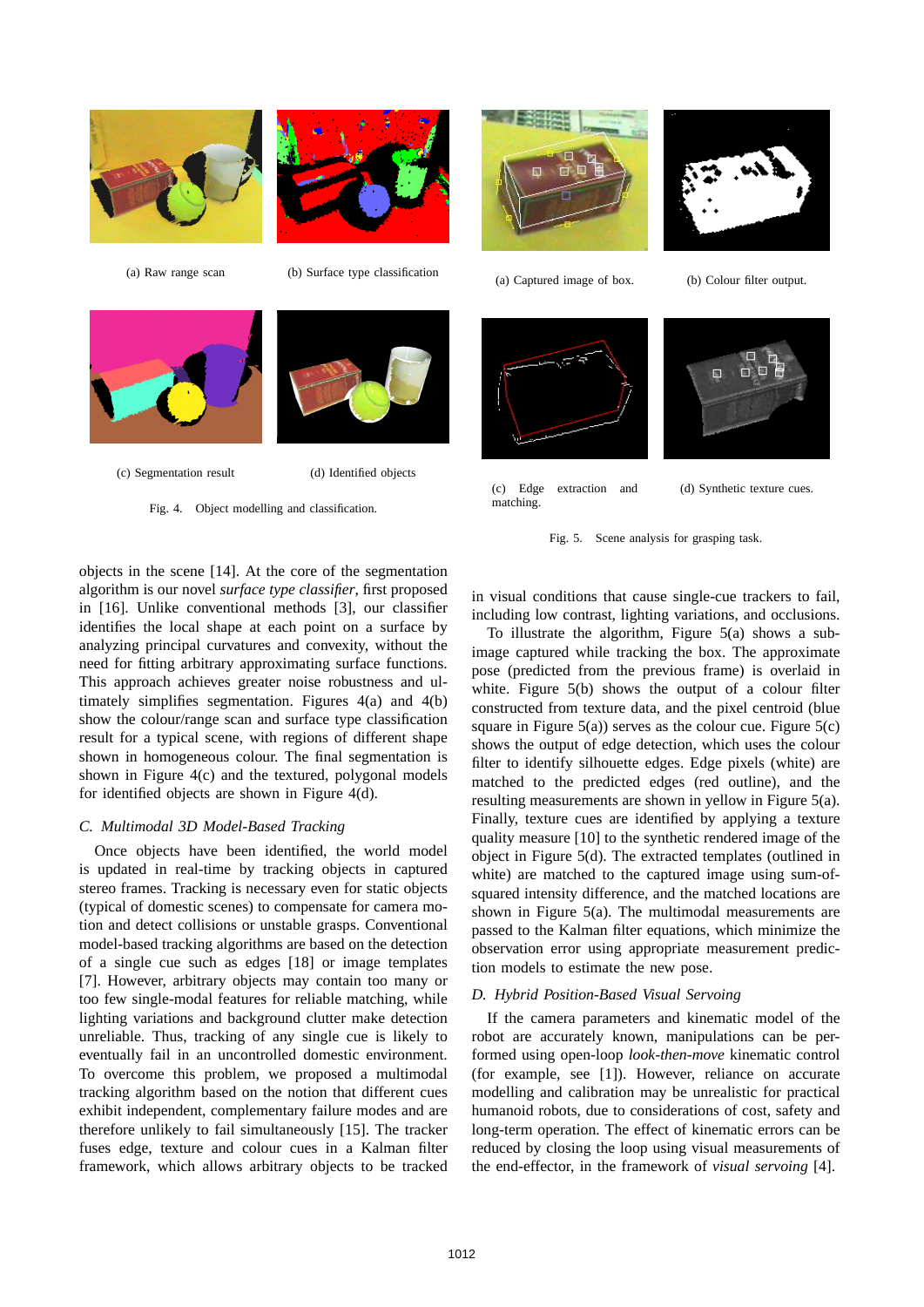

Fig. 6. Arrangement of objects for Experiment 1.

The basic task in visual servoing is to control pose of the end effector to achieve a desired pose relative to the object. In conventional endpoint closed-loop position-based visual servoing, the control error is calculated from the 3D pose of the object and end-effector, reconstructed from visual measurements. However, conventional methods are sensitive to camera calibration errors and fail when the endeffector is obscured (for example, due to a large pose error). We overcome this problem by proposing a self-calibrated hybrid position-based framework [13] that fuses visual and kinematic measurements. Kinematic measurements allow servoing to continue when the end-effector is obscured and improves tracking robustness, while visual measurements provide accurate pose estimation. The hand is tracked using active LED markers to further improve the robustness of visual sensing. The hand-eye transformation is continuously estimated as the bias between the kinematic and visual pose, while camera calibration errors are compensated by introducing a *visual scale* parameter. The proposed method offers greatly improved performance compared to conventional position-based servoing.

### III. EXPERIMENT 1: GRASPING AN UNKNOWN OBJECT

In this first experiment, Metalman is given the simple, common task of finding and retrieving an unknown object specified only as a *yellow box*. The initial experimental arrangement is shown in Figure 6. User interaction is required to establish the initial gaze direction, but the remainder of the task is performed autonomously and requires all of our robust perception and control techniques.

Following the framework outlined above, the robot initially obtains a 3D colour/range map of the scene and applies segmentation to construct a list of candidate objects. Figure 7(a) shows that light stripe scanning causes significant secondary reflections even in this simple scene, but are successfully rejected by our robust scanner. The wireframe overlay in Figure 7(b) shows the extracted objects. Using the classification results, the cup, ball and funnel are immediately rejected as objects of interest. For the remaining two candidates, the *yellow box* (on the left) is identified by tallying the number of texture pixels from the associated polygon model within manually predefined

ranges of hue, saturation and intensity. Figure 7(c) plots the hue and saturation of texture pixels for the yellow box (black points) and orange box (white points), with the colours of interest bounded by the black rectangle. The yellow box is successfully identified as the candidate with the highest proportion of yellow pixels.

After identifying the target, a collision-free grasp and approach set-point are planned (see [14]) and passed to the visual servo controller. Figure 8 shows selected frames from the right camera during execution of the grasp. Since the end-effector is initially outside the field of view, servoing commences using kinematic control at 25 Hz, as shown in Figure 8(a) (the estimated pose is indicated by the yellow wireframe overlay). As the end-effector enters the field of view, the controller switches to kinematic and visual fusion with online calibration, as shown in Figure 8(b). During servoing, the box (indicated by the white overlay) is simultaneously tracked using our multimodal algorithm at a reduced rate of 2 Hz, so that the computational load does not compromise the stability of the controller. Figure 8(c) shows the box successfully grasped and lifted.

## IV. EXPERIMENT 2: POURING TASK

Using a similar experimental arrangement as above, this experiment requires Metalman to grasp a cup of rice and pour the contents into a bowl, both of which are initially unknown. The cup is manually selected to simulate the type of interaction necessary when task specifications are ambiguous. As before, light stripe scanning and segmentation produce the set of candidate objects shown in Figure 9(a). The target bowl is identified as the cylinder with the largest radius. However, two remaining cylinders are identified as possible cups of rice. To resolve the ambiguity, Metalman asks the user for additional information by clicking on the desired cup. While a graphical user interface is appropriate for tele-operated robots, a practical humanoid may alternatively use verbal or gestural interaction [9], [12].

Once the cup and bowl have been identified, task planning generates a series of set-points to carry out the grasping and pouring motion, which are passed to the visual servo controller. Selected frames from the right camera during servoing are shown in Figure 9 (see accompanying video for the complete sequence). As before, the endeffector is initially outside the field of view, as shown in Figure 9(b). Thus, servoing initially employs kinematic control and switches to kinematic/visual fusion when the end-effector becomes visible. Figure 9(c) shows the endeffector just before the grasp, and Figure 9(d) shows the cup successfully grasped and lifted. The cup is visually tracked (at 2 Hz) until grasped, and then assumed to remain fixed relative to the hand. The pouring motion is implemented by positioning the cup above the bowl, and rotating the wrist while lowering the cup towards the bowl, as shown in Figures 9(e) and 9(f). The bowl is successfully tracked throughout the pouring manoeuvre, despite occlusion and a low contrasting background, to ensure accurate placement of the cup.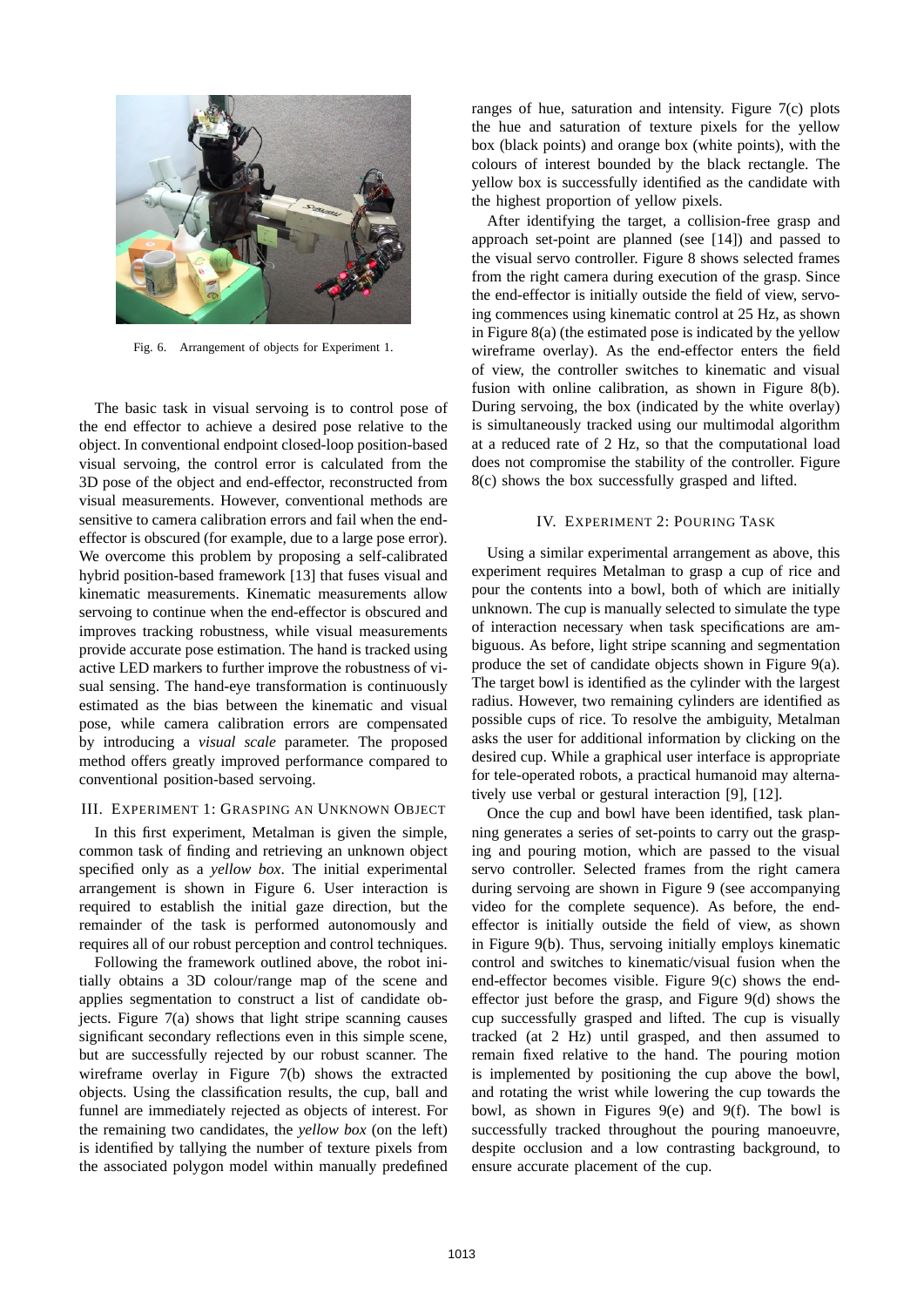

(a) Secondary reflection (circled). (b) Extracted models (wireframe overlay)



saturation saturation hue

(c) Colour histogram to identify yellow box.



Fig. 7. Scene analysis for grasping task.

(a) Box tracking and kinematic servoing. (b) Visual servoing to planned grasp. (c) Cup grasped and lifted.

Fig. 8. Selected frames from grasping task (see http://www.irrc.monash.edu.au/gtaylor/chapter7/chapter7.html for complete sequence).

## V. SUMMARY AND FUTURE WORK

This paper described the integration of robust visionbased perception and control techniques to enable a humanoid robot to perform manipulation tasks in an unstructured domestic environment with minimal *a priori* knowledge. Stereoscopic light stripe scanning provides the robot with an accurate 3D range map of the workspace, despite the presence of secondary reflections, cross-talk and other sources of noise. Data-driven segmentation and object modelling allow the robot to classify previously unknown objects, which provides the level of flexibility necessary for *ad hoc* tasks. Similarly, multimodal 3D model-based tracking enables the robot to track objects with varying appearance while rejecting visual distractions. Finally, manipulations are performed using a self-calibrated position-based visual servoing scheme that fuses visual and kinematic measurements to robustly track the end-effector despite clutter, occlusions and calibration errors.

Two real-world tasks involving classification and manipulation of previously unknown objects were experimentally implemented to demonstrate the effectiveness of the proposed framework. The successful completion of both tasks confirms that our robust perception and control techniques provide a suitable framework for a practical humanoid robot. Nevertheless, the experiments were contrived to simplify scene analysis and task planning. Grasp stability analysis is important when operating in an unpredictable environment, but was neglected in the current implementation. This could have been implemented by tracking objects during grasping, or by integrating tactile and force sensors. Similarly, grasp and trajectory planning could account for obstacles using more sophisticated algorithm.

This work offers a number of interesting directions for future research. Cooperative servoing of both arms provides the opportunity for greater flexibility and more sophisticated manipulations. Learning techniques may allow the robot to recognize new classes of objects by associating collections of geometric primitives with textural or vocal tokens introduced by the user. By interacting with objects (for example, viewing hidden surfaces), models could be refined to improve classification and tracking. Ultimately, the skills developed in this work could be integrated with existing results in verbal and gestural interaction, dextrous manipulation, locomotion and navigation to create a practical robotic assistant for immediate applications such as helping the elderly and disabled with domestic chores.

#### ACKNOWLEDGMENT

This research was funded by the *Strategic Monash University Research Fund for the Humanoid Robotics:*